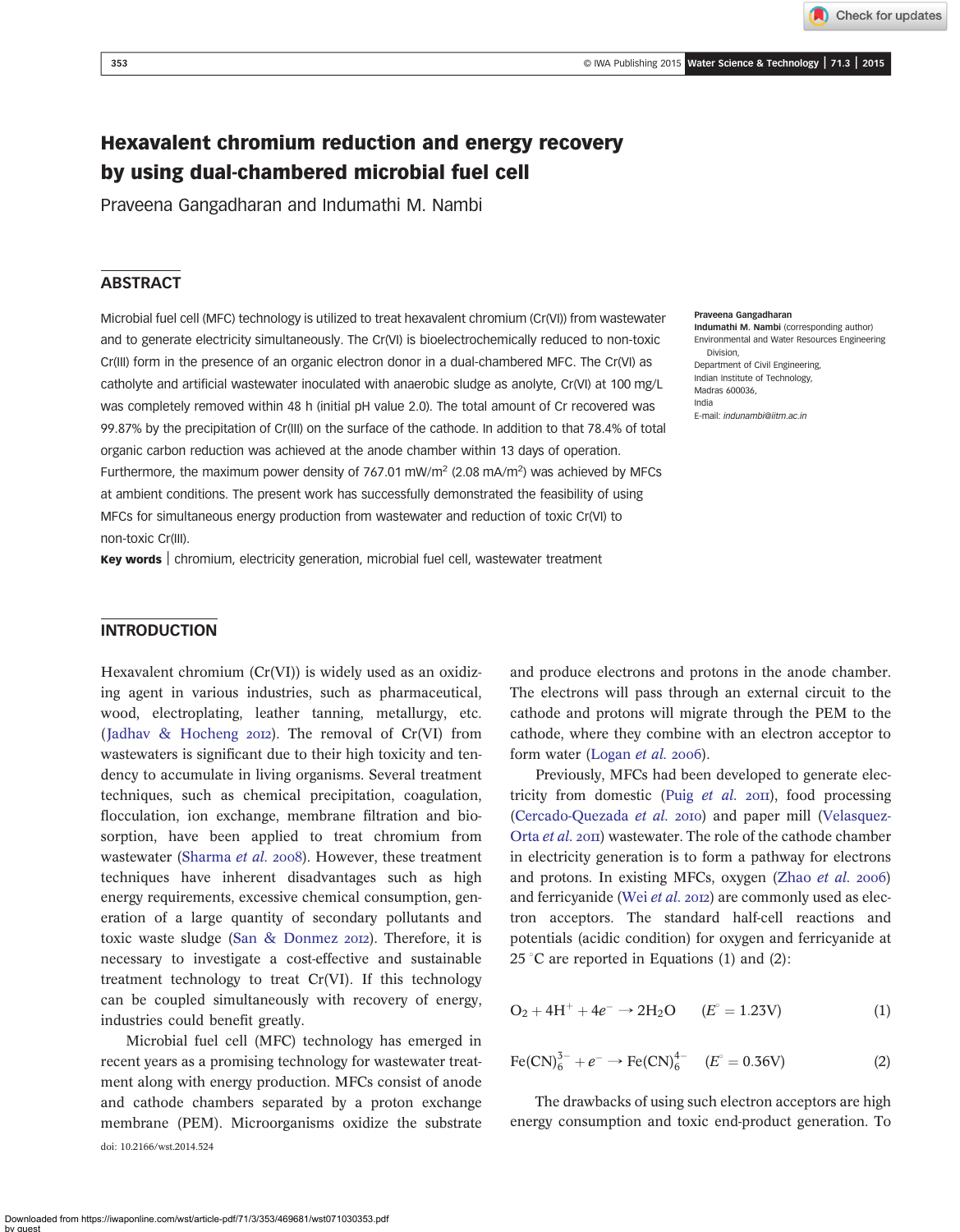minimize these drawbacks and maximize the power generation, an alternate electron acceptor is required for MFCs.

A pollutant with high reduction potential can be used as an alternate electron acceptor, enhance the benefits of MFCs by reducing it to a non-toxic form. Toxic Cr(VI) has a high reduction potential under acidic conditions and can be replaced by conventional electron acceptors. The reduction potential of Cr(VI) at 25  $^{\circ}$ C is considerably more than oxygen, as indicated in Equation (3):

$$
Cr_2O_7^{2-} + 8H^+ + 4e^- \rightarrow Cr_2O_3 + 4H_2O (E^\circ = 1.33V) \tag{3}
$$

Recently, Li [et al.](#page-5-0) (2008) utilized cathode chamber of the MFCs for treating Cr(VI) from electroplating wastewater. This confirms the feasibility of MFCs for sustainable heavy metal treatment.

The present study focused on the feasibility of using MFC technology to treat Cr(VI) from wastewater along with energy recovery. The substrate degradation rate at the anode chamber and Cr(VI) reduction at the cathode chamber was investigated simultaneously in batch mode. The reactor was also run at fed batch mode to study total chromium reduction at the cathode chamber along with energy recovery.

#### MATERIALS AND METHODS

#### MFC construction

The experiment set-up is shown in Figure 1. A two-chambered reactor (each with 8 cm diameter and 10 cm length; 500 mL capacity and 250 mL working volume) was made



**Figure 1** Schematic of two-chambered MFC ('D' and 'L' represent the diameter and length of the reactor).

with Plexiglas acrylic tube. The chambers were arranged directly adjacent to each other with a PEM (Nafion 117; Sigma Aldrich; projected surface area of  $50.24 \text{ cm}^2$ ) held between the two sides with an O ring and rubber gaskets, reducing the electrode spacing and increasing the performance of the MFC (Ditzig [et al.](#page-5-0)  $2007$ ). PEM was subsequently pretreated in 30%  $H_2O_2$ , deionized water, 0.5 M  $H<sub>2</sub>SO<sub>4</sub>$  and deionized water for 1 h each (Li [et al.](#page-5-0) 2008).

The anode and cathode were made up of non-wet proof plain carbon cloth  $(5 \times 5 \text{ cm})$ ; Synergic India Pvt. Ltd, India) and connected externally by copper wire. The electrodes were placed at a distance of 5 cm on either side of the PEM, soaked in deionized water for 24 h and dried in the oven at  $100\degree$ C for 15 min. The anode and cathode chambers were continuously purged with nitrogen to maintain an anaerobic condition in both chambers.

#### Inoculation

The anaerobic sludge was collected from the anaerobic digester of the sewage treatment plant, Nesapakkam, Chennai, India. The sludge was washed with  $0.85\%$  NaCl (w/v) solution and subjected to heat shock pretreatment  $(100\degree C,$ 2 h) to suppress the activity of methanogens [\(Venkata-](#page-5-0)[Mohan](#page-5-0) et al. 2008). Sodium acetate  $(1 g/L)$  was used as the carbon source in the anode chamber (pH value 7.0). For inoculation, 50 mL of anaerobic sludge was added to 200 mL of synthetic wastewater containing macro-nutrients as NH<sub>4</sub>Cl, 125 mg/L; NaHCO<sub>3</sub> 125 mg/L; MgSO<sub>4</sub> · 7H<sub>2</sub>O, 51 mg/L; CaCl<sub>2</sub> · 2H<sub>2</sub>O, 300 mg/L; FeSO<sub>4</sub> · 7H<sub>2</sub>O, 6.25 mg/L and 1.25 mg/L trace metal solution as reported in [Lovely](#page-5-0)  $&$  Philips 1988. The catholyte was prepared by mixing an appropriate quantity of potassium dichromate  $(K_2Cr_2O_7;$ 99%; Sigma Aldrich) with deionized water. Similarly, phosphate buffer solution (PBS: pH 7.0) was prepared by the addition of  $KH_2PO_4$  (13.60 g/L) and NaOH (2.33 g/L). NaCl (11.70 g/L) was added to increase the conductivity of the catholyte. The pH value of the influent solution was adjusted with  $H_2SO_4$  (0.1 M) and NaOH (0.1 M).

#### Analyses and calculations

Concentrations of Cr(VI) were measured at 540 nm by a UV spectrophotometer (UV-1800 PC, Shimadzu) after coloration with diphenylcarbazide. Total chromium was analyzed using atomic absorption spectrophotometry (AAS 700, PerkinElmer, Waltham, USA) after sampling at regular intervals. Degradation of substrate concentration was determined by monitoring the decrease in total organic carbon (TOC)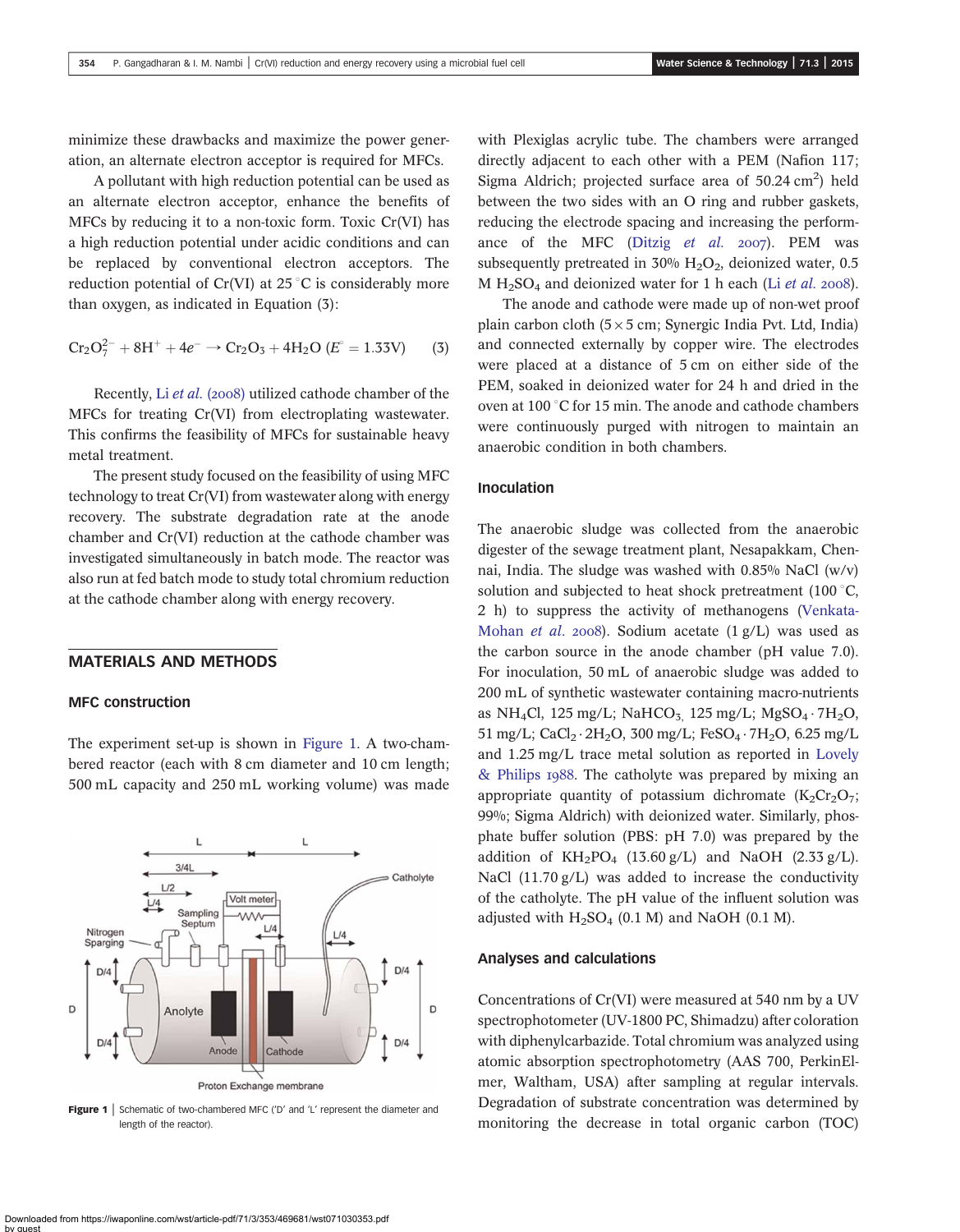value. To determine the degradation efficiency, the samples were taken at regular intervals from the anode chamber and measured by TOC-TNM Analyzer (TOC-V CPH, Shimadzu). The samples were centrifuged at 6,000–7,000 rpm for 3 min (two to three times) to remove the biomass and the supernatant was taken for TOC analysis. The removal efficiency was calculated as represented by Equation (4):

Removal efficiency 
$$
(\%) = \frac{(A - B)}{A} \times 100
$$
 (4)

where,  $A$  is the initial TOC concentration in mg/L and  $B$  is the observed TOC concentration in mg/L.

Current (I) and voltage (V) were continuously monitored with a fixed resistance (R) by a precise digital multimeter. Power was calculated according to Ohm's law  $(P = IV)$ . Power density and current density were calculated by dividing the power and current by anode surface area (m<sup>2</sup>). The polarization curves were recorded by varying the external resistances. The anodic, cathodic pH value and oxidation reduction potential (ORP) were measured against a saturated Ag/AgCl electrode using a multi-parameter probe (HQ40d, HACH). Biofilm growth on the anode and chromium precipitates on the cathode was examined using a scanning electron microscope (SEM, Quanta 200 Philips).

### RESULTS AND DISCUSSION

#### Energy production of the MFC

During start-up, the anode chamber was fed with synthetic wastewater (1 g/L acetate) and the cathode chamber with 50 mM of  $K_3Fe(CN)_6$  in 100 mM PBS. The initial pH value of the anode and cathode chambers was maintained at 7.0. After a stable power production was obtained (20 days), the cathode chamber  $K_5Fe$  $(CN)$ <sub>6</sub> solution was replaced with 100 mg/L of Cr(VI) and pH value 2.0 was maintained throughout the experiment. The anode chamber was running at fed batch mode with substrate concentration of 200 mg/L. Acetate was added periodically to maintain sufficient carbon sources in the anodic chamber. The output voltage was found to increase from 37.5 mV at 3 h to about 270 mV at 29 h (R 1,000 Ω).

When the anolyte concentration was increased to 600 mg/L and catholyte concentration to 300 mg/L (R 10,000  $\Omega$ ), the voltage production increased rapidly to 517 mV at 3,034 h (Figure 2(a)), which could be attributed to the high-carbon source at the anodic chamber. Polarization studies were also carried out when the anolyte concentration was 600 mg/L (pH value 7.0) and the catholyte concentration 300 mg/L (pH value 2.0). A polarization curve (Figure 2(b)) was obtained to characterize the performance of the MFC at different external resistances (Ω). The external resistance was varied from 7,000 to 100,000  $\Omega$  after reaching a stable voltage production. The maximum power density observed was 767.01 mW/m2 (2.08 mA/m<sup>2</sup>) at 38,000 Ω. With increasing external resistance, the electrode potential (or MFC voltage) decreases from its equilibrium state due to the flow of current. At an external resistance of 38,000  $\Omega$  and power density of  $767.01 \text{ mW/m}^2$ , the maximum voltage that can be obtained from the cell is  $385 \text{ mV}$  (refer to Figure 2(b)). This is the limiting value of voltage for the specific concentration of electrolytes.



Figure 2 | (a) Electricity production using potassium dichromate as electron acceptor. Arrow marks indicate the addition of a carbon source at the anode chamber, (b) polarization curve.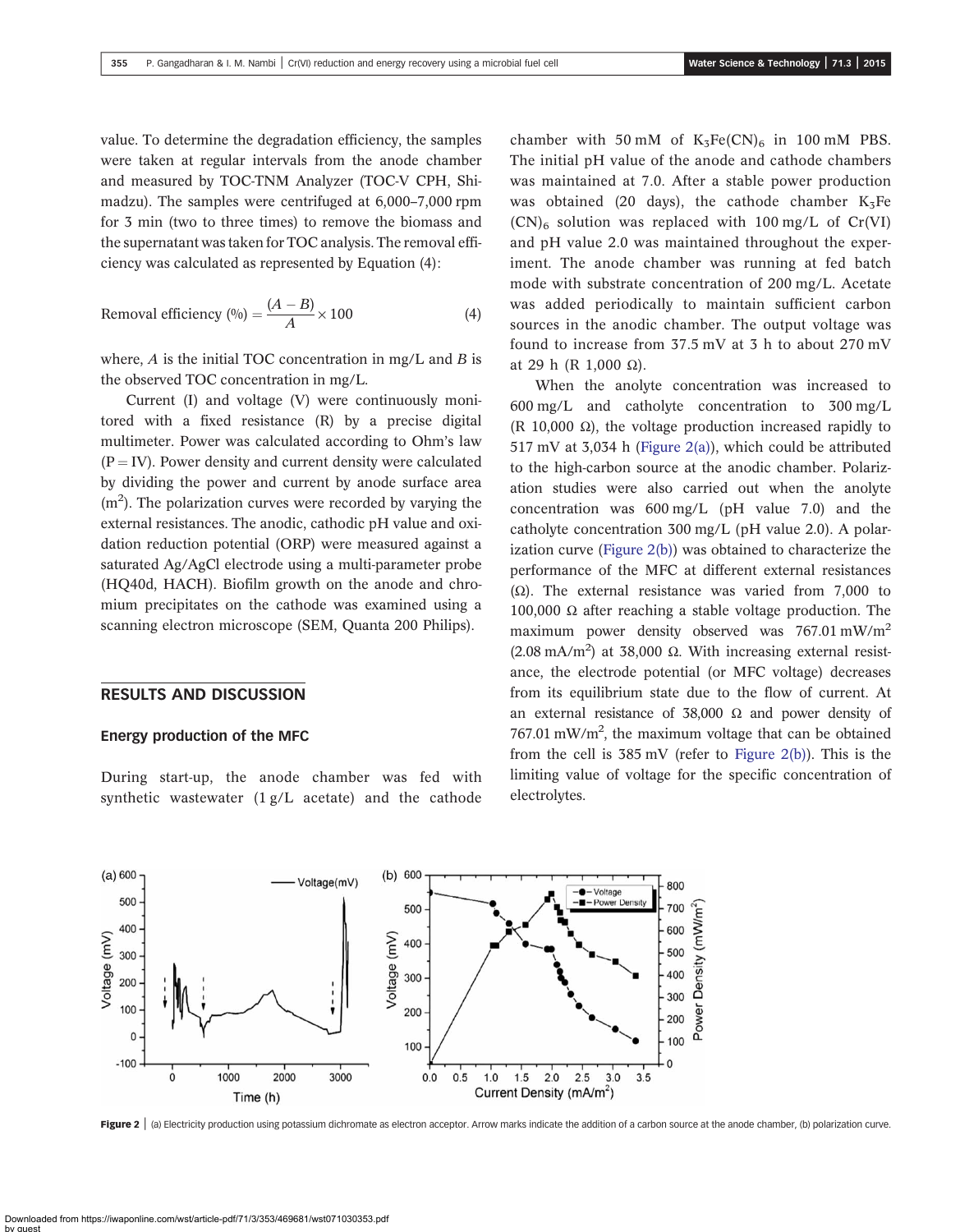#### <span id="page-3-0"></span>Effects of pH on removal efficiency of Cr(VI) ion

Three pH conditions were carefully chosen in the cathode chamber to understand the effect of pH value on the removal of Cr(VI) from synthetic wastewater (Figure 3). The initial concentration of Cr(VI) was 100 mg/L. The pH value of the synthetic wastewater was maintained at 2.0, 7.0 and 9.0 by adding 0.1 M NaOH and 0.1 M  $H_2SO_4$ .

The reduction of Cr(VI) was not observed at pH values of 7.0 and 9.0. However, at pH value 2.0, 98% of Cr(VI) was removed at 24 h and was completely removed after 48 h with increasing the solution pH from 2.0 to 2.75 and finally



equalized to 3.75 after the complete removal of Cr(VI) (data not shown). The increase in solution pH may be related to the consumption of protons in the reduction of Cr(VI) to Cr(III) as reported in Equation (3).

It was inferred that at low pH values the protons take part in the Cr(VI) reduction, which eventually increases the reduction potential of the reaction. To confirm this, the ORP of Cr(VI) in aqueous solution was monitored along with the pH value. It was observed that the ORP of the cathode chamber was increased by decreasing the pH value (Figure 3). At pH value 2.0, the ORP was 540 mV, which subsequently decreased to 270 mV at pH 7.0 and 139 mV at pH 9.0. These results verify that the removal rate and the reduction efficiency of Cr(VI) was strongly dependent upon the pH value and ORP.

#### Substrate degradation

During start-up, the initial TOC concentration at the anode chamber was 200 mg/L. The degradation of organic matter was observed within a few days. After the start-up, the batch studies were carried out at an acetate concentration of 300 mg/L. TOC was reduced to 63.3% in 6 days. When the acetate concentration was increased to 600 mg/L, 78.4% Figure  $3$  | cathodic reduction of Cr(VI) and ORP at pH values 2.0, 7.0 and 9.0. reduction was achieved in 13 days (Figure 4(a) and 4(b)).



Figure 4 | (a) Temporal changes in substrate concentration, (b) substrate degradation efficiency, (c) SEM image of plain carbon cloth, (d) SEM image of bacteria attached to the surface of the anode after 30 days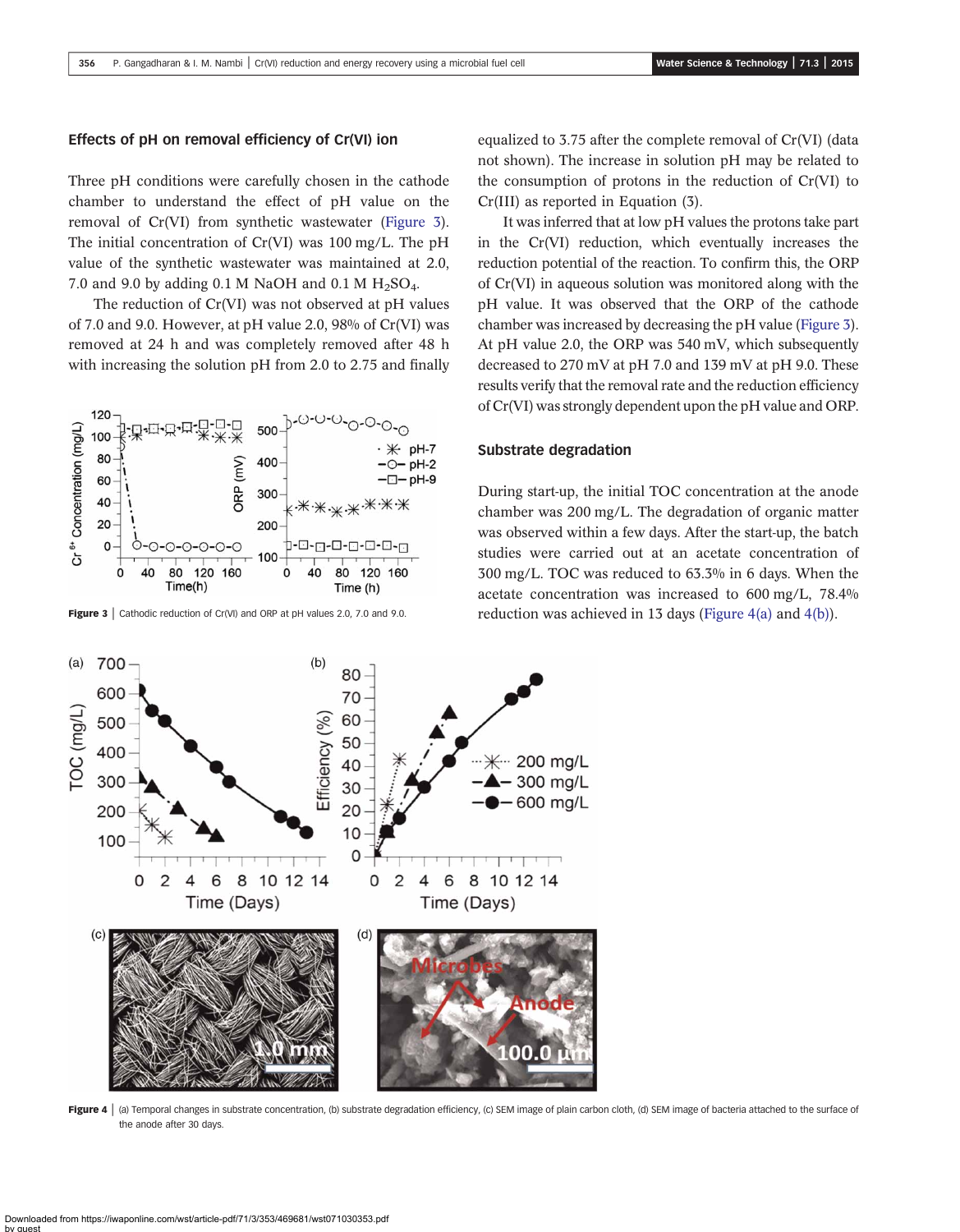SEM images [\(Figure 4\(c\)](#page-3-0) and [4\(d\)](#page-3-0)) of biofilm growth on the anode surface and TOC degradation indicates effective functioning of microorganisms to utilize the carbon source as electron donor. The positive charge of the anode attracts electrochemically the microorganisms (with surface negative charge) to the surface of the anode. This may be the reason for gradual improvement in the voltage output along with substrate degradation.

#### Cathodic reduction of Cr(VI)

The MFC was run at different initial Cr(VI) concentrations and the initial pH value of the catholyte was maintained at 2.0. The reaction time required for the complete removal of 300 mg/L, 150 mg/L and 75 mg/L was 1,350 min, 750 min and 180 min, respectively (Figure 5(a)).

It was observed that a rapid reduction in Cr(VI) immediately after the addition of catholyte in the cathode chamber, followed by a steady state during the remaining time for all chromium concentrations (Figure 5(a)). The percentage reduction of Cr(VI) was about 50.67%, 41.33% and  $61.53\%$  for 300 mg/L, 150 mg/L and 75 mg/L, respectively. This rapid reduction was observed every time Cr(VI) was added (Figure 5(b)). The reason for this reduction is yet to be understood. This may be either due to low pH of the catholyte or large surface area of PEM for proton transfer or due to high substrate concentration (600 mg/L) at the anode chamber, which promoted the biological activities of microbes which in turn speeded up the electron transfer for rapid Cr(VI) reduction.

#### Cathodic reduction of chromium by fed batch mode

To study the reduction and recovery of chromium, the cathode chamber was run at fed batch mode (Figure 5(b)). In the first cycle (100 mg/L of Cr(VI); pH value 2.0; 1,000  $\Omega$ ) complete removal of Cr(VI) was observed in 48 h and 99.85% of total chromium was removed within 168 h. In the second cycle, a rapid reduction of Cr(VI) from 100 to 15.5 mg/L was noted immediately after the addition of feed. The same phenomenon was observed during Cr(VI) batch study and in the third cycle (50 to 4.57 mg/L). Initially, the color of the catholyte was orange yellow but as the reduction proceeded it changed to pale yellow and then to green. The green color of the solution indicated complete reduction of chromium from Cr(VI) state to Cr(III) state. Immediately after the reduction, the chromium started precipitating on the electrode surface. The reduction of total chromium was observed at this time. At the end of the experiment, a clear green deposit was observed on the cathode surface. SEM images clearly show deposits formed on the surface of the cathode (Figure 5(c)).

The mechanism of the cathodic removal of chromium involves two steps. First, the cathode easily gets protonated



Figure 5 | (a) Cathodic reduction of Cr(VI) at different concentrations, (b) cathodic reduction of chromium by fed batch mode, (c) SEM images of Cr(III) on the surface of the cathode